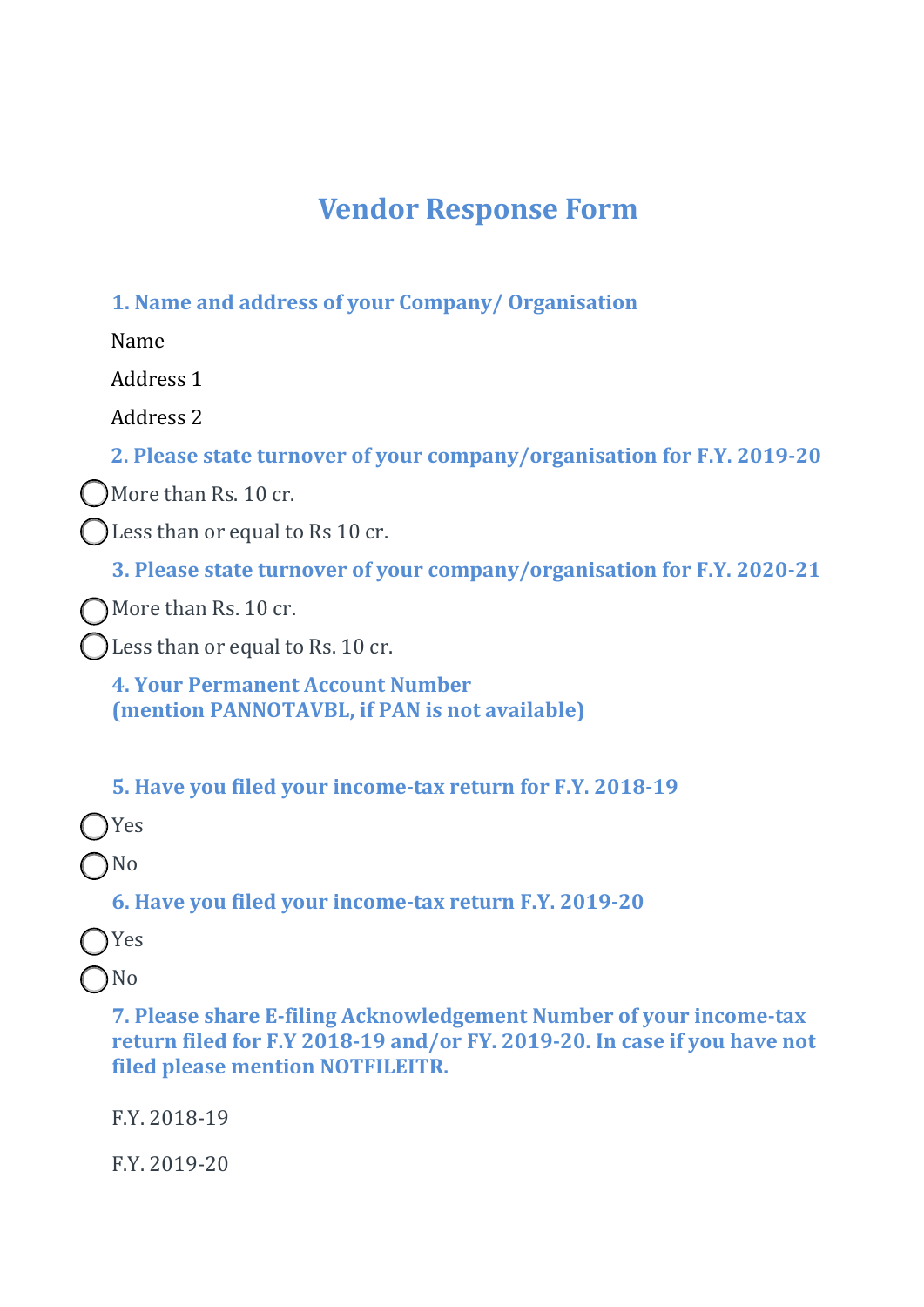**8. Please mention date of filing of income-tax return for F.Y. 2018-19 and F.Y. 2019-20. Please mention "01/01/1990" if not filed.**

F.Y. 2018-19 Date

F.Y. 2019-20 **Date** 

| 9. Whether aggregate of TDS + TCS is Rs. 50,000 or more in F.Y. 2018-19  |
|--------------------------------------------------------------------------|
| $\bigcap$ Yes                                                            |
| $\bigcap$ No                                                             |
| 10. Whether aggregate of TDS + TCS is Rs. 50,000 or more in F.Y. 2019-20 |
| $\bigcap$ Yes                                                            |

No

**11. Filing of return of income and threshold limit for TDS+TCS for AY 2021-22 (This point is to be filled only if the Income tax return has not been filed for AY 2020-21 AND the aggregate of TDS and TCS in your case for AY 2020-21 is INR 50,000 or more). Aggregate of TDS and TCS in my/our case for AY 2021-22 is equal to or in excess of INR 50,000/-** Yes

No

**12. Due date for filing of income-return in my/our case is A.Y. 2021-22**

Date

**13. I/ We will intimate you as and when I/we file the Income tax return. In case I/we do not intimate you and aggregate of TDS and TCS for AY 2021-22 is INR 50,000 or more, then I/we authorize you to deduct tax at the higher rates as may be applicable under the provisions of section 206AB of the Act.**

I accept